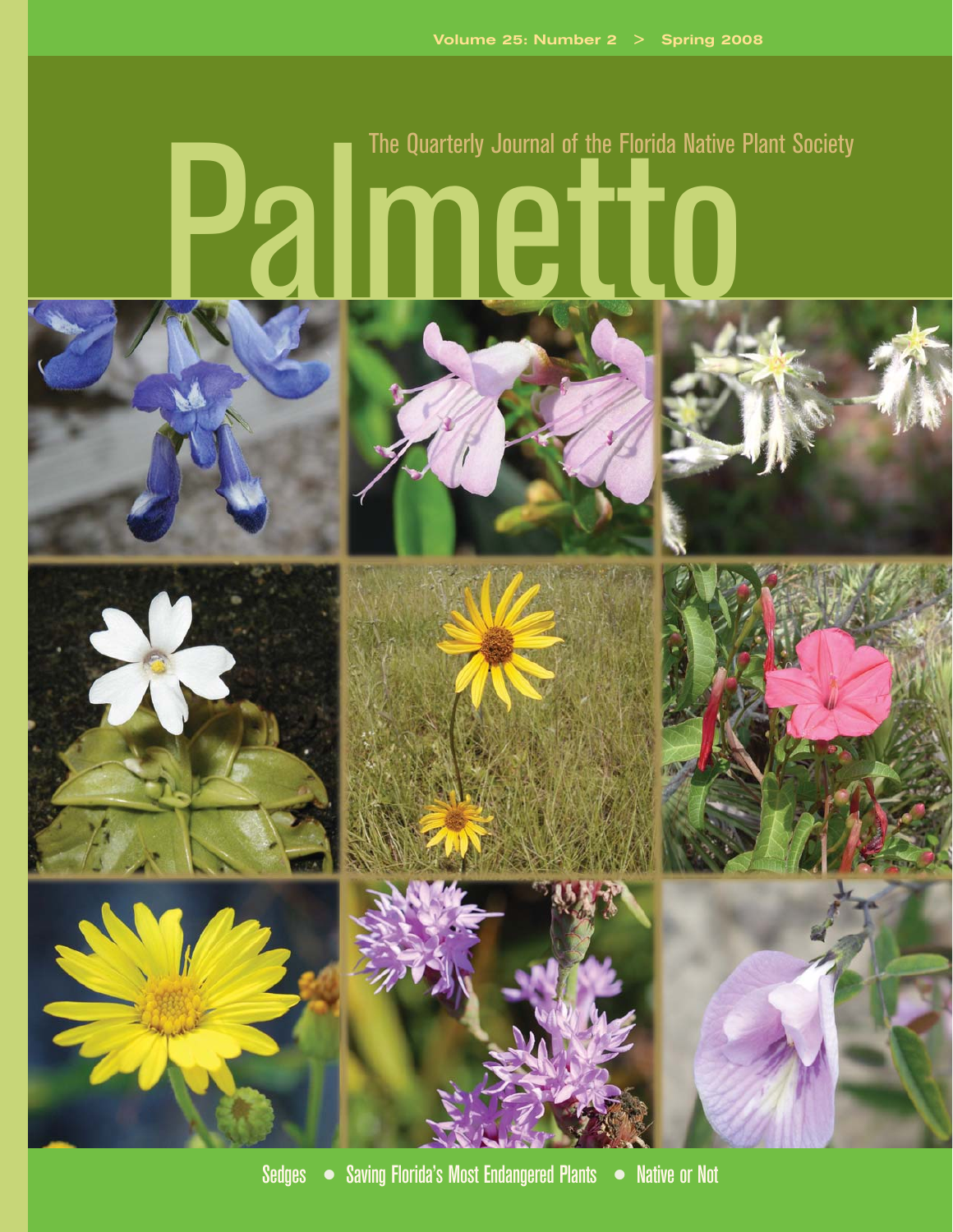## Primrose Willow Ludwigia peruviana (ONAGRACEAE)

## **by Daniel B. Ward**

**THE FRANCE IS NOTE 11 FORMAL SET AND THE PRESENTATION CL.)** Hara) is a familiar member of Florida's flora, frequent to common in wetlands throughout the peninsula though somewhat sporadic in the panhandle. Since its first (L.) Hara) is a familiar member of Florida's flora, frequent to common in wetlands throughout the peninsula though somewhat sporadic in the panhandle. Since its first discovery late in the nineteenth century it has been assumed to be an introduction to the state. But a recent appraisal by a Florida regulatory agency has cast doubt on that status. Whether it should cause concern as an exotic that is perhaps invasive, or whether it should merely be admired as an attractive member of Florida's native flora, is an issue that needs determination.

Primrose willow is a member of the Onagraceae, the Evening Primrose Family. Its genus, *Ludwigia*, is well represented in Florida, with twenty-nine species. All have flowers with four yellow petals (though in some the petals are tiny or evanescent). But *Ludwigia peruviana* stands out. While all other Florida members of the genus are annual or perennial herbs, the primrose willow is a soft-stemmed shrub, often to 3 m. or more in height. And its flowers, to 5 cm. diameter, are impressively larger than those of its congeners.

The common name applied to this species was assigned some decades after its first appearance in the state. As late as 1927 (Harper) and 1933 (Small) the plant was without a vernacular name. But in 1938 Mary Frances Baker, in the first popular Florida "wild flower" book, gave it the name primrose willow. The source of this name is apparent in part; the Onagraceae has long been known as the Evening Primrose Family. The leaves are not appreciably willow-like, but perhaps its wetland habitat was Baker's inspiration for "willow." Recently, the name has been agglutinated to "primrosewillow" and has been extended to apply to all species of the genus *Ludwigia*. [By this logic, southern red oak (*Quercus falcata*) should be termed "southernredoak," Key tree cactus (*Cephalocereus robinii*) should become "Keytreecactus," etc.]

Always, in the determination of nativity, examination of early publications and of early herbarium collections is important, often essential (Ward, 2003). Here, evidence from early field records seems clear. The first collection seen was by A. P. Garber in November 1878, along the Miami River, Dade County. It was then encountered by P. H. Rolfs in June 1893 at Tavares, Lake County; and seemingly not again until found



Ludwigia peruviana - Photo by Shirley Denton

by S. C. Hood in September 1913 on the bank of Green Spring, Enterprise, Volusia County, and by A. Cuthbert in October 1916 in Manatee Hammock, Manatee County. (These records are all from FLAS, Gainesville.)

Published reports are equally unambivalent. A.W. Chapman did not know of it in his 1860 *Flora of the Southern United States*, nor in his first revision in 1889. But in his second revision, in 1897, under the name *Jussiaea hirta*, he reported it as present on the "muddy banks of rivers, south Florida." In 1894, Charles Mohr (1901), a resident of southern Alabama, found it "adventive on the banks of Mobile River." And J.K. Small (1903) knew the plant "on banks of rivers, lakes and in swamps, peninsular Florida."

But even more important is the "negative" evidence, that is, the records of early observers who did *not* report the species. No mention of a plant that can be interpreted to be *Ludwigia peruviana* was made by either John Bartram or his son, William Bartram, in the 1760s and 1770s. Nor did Andre Michaux in the 1780s mention the species in his notes, nor is it represented among his Florida collections now preserved in Paris. And we know, from his correspondence to John Torrey of New York, that prior to his 1860 book, Chapman traveled the length of Florida's western coast, from Apalachicola to Key West, without finding and reporting the plant.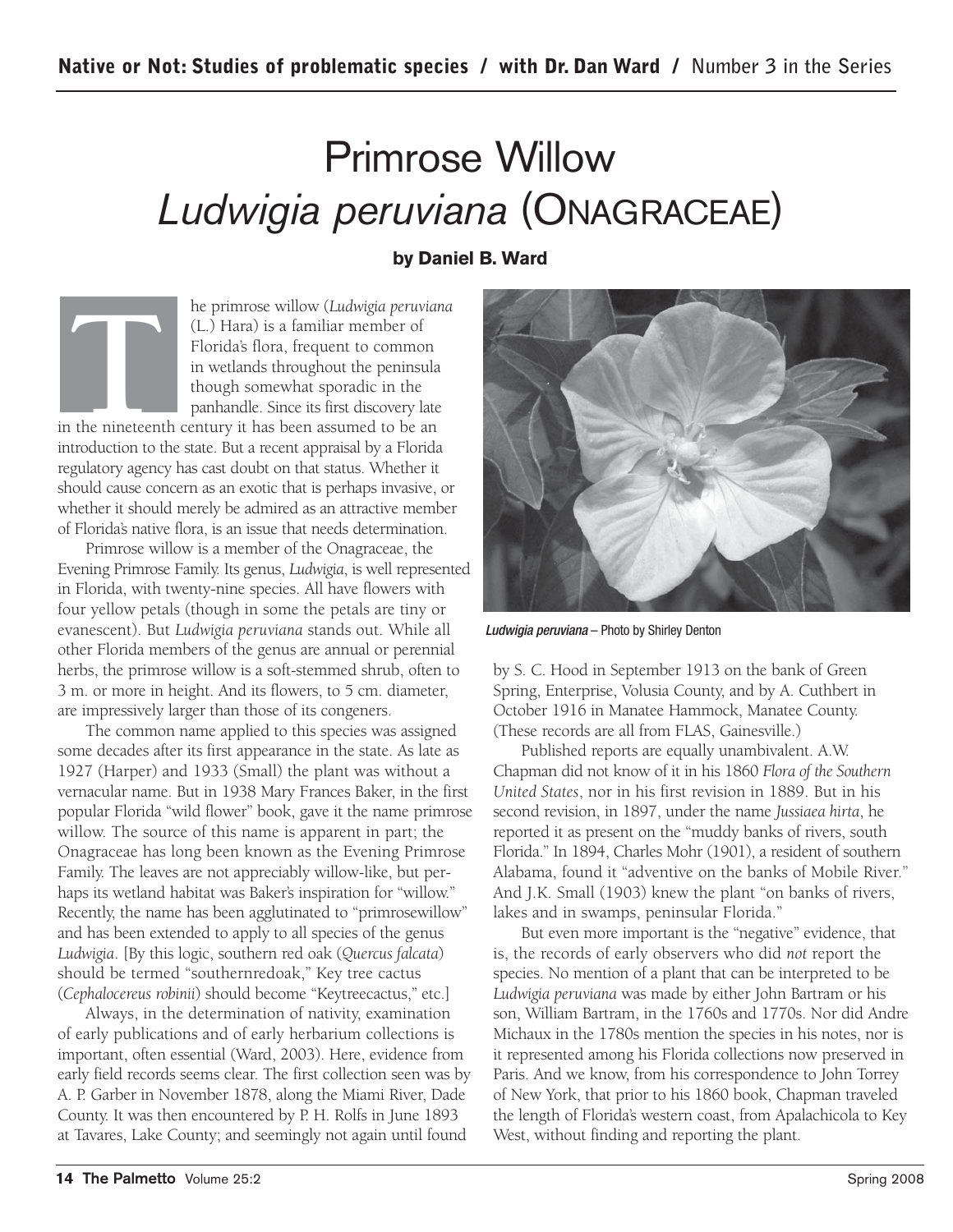And, of course, a plant with the epithet "*peruviana*" is on its face a native of South America, presumably Peru. Indeed, Linnaeus (1753) first described it as "Habitat in Lima."

On the surface, then, there should be no question that *Ludwigia peruviana* is not native to Florida, and that it first appeared here in the late nineteenth century. Uncertainty of its nativity apparently began with a brief note in the Research Management Notes (Younker, 1995), an informal but much respected publication of the Department of Environmental Protection. The author of the note, Don Younker, had proposed the species to the chairman of the Exotic Pest Plant Council for listing as an invasive species. But it was rejected after an official of the Florida Bureau of Aquatic Plant Management cited a reference (Ramamoorthy & Zardini, 1987) that was interpreted to indicate Florida to be part of the natural range of the species.

Younker's article was brief but blunt. It was titled with the unequivocal assertion, "Primrose-willow is native!" The text proceeded to claim that "Florida is part of the 'native' range for this plant," and "the fortunate conclusion... that primrosewillow is not exotic." From the date of Younker's article, Florida land managers have been tilted toward protecting this plant as a "native" species and, even where it is invading natural habitats, have been reluctant to make any effort to control its spread.

The basis for this claim needs examination. The cited reference (Ramamoorthy & Zardini, 1987) is a well-crafted monograph of a section of the genus *Ludwigia*. All of its species are native to South America, most to southeastern Brazil and northern Argentina. Only three are known in Florida – in addition to *L. peruviana* there is *L. decurrens* Walt. [widespread and common] and *L. longifolia* (DC.) Hara [a single 1961 collection from Seminole Co.]. *Ludwigia decurrens* was named in 1788 by Thomas Walter in South Carolina. It was perhaps also introduced, but so far back in time and is now so widespread that we usually think of it as native.

Though their work is the basis for the claim that *Ludwigia peruviana* is native to Florida, Ramamoorthy & Zardini make no such assertion. To the contrary, they note that "in Florida, *L. peruviana* may behave as a weed, and become especially common along slow-flowing canals and drainage ditches." But most significantly, and apparently overlooked by those claiming Florida nativity, Ramamoorthy & Zardini provide a map showing the distribution of the four different chromosome numbers (n=32, 40, 48, and 64) they found in the species. In southeastern Brazil all four numbers were present, as would be expected if that area were the home in which the species evolved and from which it has diffused. Of these numbers, only one (n=40) was found in Central America and the West Indies. And only another number (n=48) was found in Florida. Thus the Florida plants cannot be a range

extension from the nearby West Indies, but are most likely a disjunction from Brazil.

But perhaps the most persuasive evidence that Florida is not the native home of the primrose willow is the visual evidence of its present and ever-growing abundance in the state. The largest contiguous stand may be in the marshes along the Oklawaha River of Marion County, where it covers some 2,000 acres. In the late summer a journey down any highway running the length of the peninsula will reveal the tall shrubby plants with their large attractive yellow flowers along every ditch and in every wetland. Surely these plants could not have been present in such numbers and have been overlooked by the early travelers and collectors. Clearly *Ludwigia peruviana* is an introduction to Florida.

Thus, if primrose willow is introduced, and if the evidence shows the species to be an active invader of undisturbed Florida habitats, perhaps the Exotic Pest Plant Council will reconsider, and permit this exotic to be ranked as "invasive," as Don Younker once proposed.

I wish to thank Carol L. Lippincott for her information on the invasive spread of *Ludwigia peruviana* in the marshes along the Oklawaha River; the late Kathy C. Burks for her research of pertinent references; and Richard Abbott for helpful comments regarding the manuscript.

## **Addendum**

In June 2007, after circulation of this manuscript, the Florida Exotic Pest Plant Council's Plant List Committee unanimously voted to treat *Ludwigia peruviana* as non-native to Florida and classified it as "Invasive, Category I."

## **References Cited**

Baker, M.F. 1938. Florida Wild Flowers. Macmillan, N.Y. 245 pp. Chapman, A.W. 1897. Flora of the Southern United States, ed. 3. 655 pp. Harper, R.M. 1927. Natural resources of southern Florida. Florida State Geological Survey, 18th ann. rep't. Tallahassee. 206 pp. Mohr, C. 1901. Plant Life of Alabama. Geological Survey of Alabama, Montgomery. 921 pp. Ramamoorthy, T.P. & E.M. Zardini. 1987. The systematics and evolution of Ludwigia sect. Myrtocarpus sensu lato (Onagraceae). Monogr. Syst. Bot., Missouri Bot. Gard. 19:1-120. Small, J.K. 1903. Flora of the Southeastern United States. Published by the author, New York. 1370 pp. Small, J.K. 1933. Manual of the Southeastern Flora. Published by the author, New York. 1554 pp. Ward, D.B. 2003. Native or Not: Studies of problematic species. No. 1: Introduction. Palmetto 22(2):7-9. Wunderlin, R.P. 1998. Guide to the vascular plants of Florida. Univ. Presses of Florida, Gainesville. 806 pp. Younker, D. 1995. Primrose-willow is native! Resource Management Notes, Florida Dept. Environ. Protection, Tallahassee. Vol. 6(6):5-6.

## **About the Author**

Dr. Dan Ward is professor emeritus at the University of Florida.